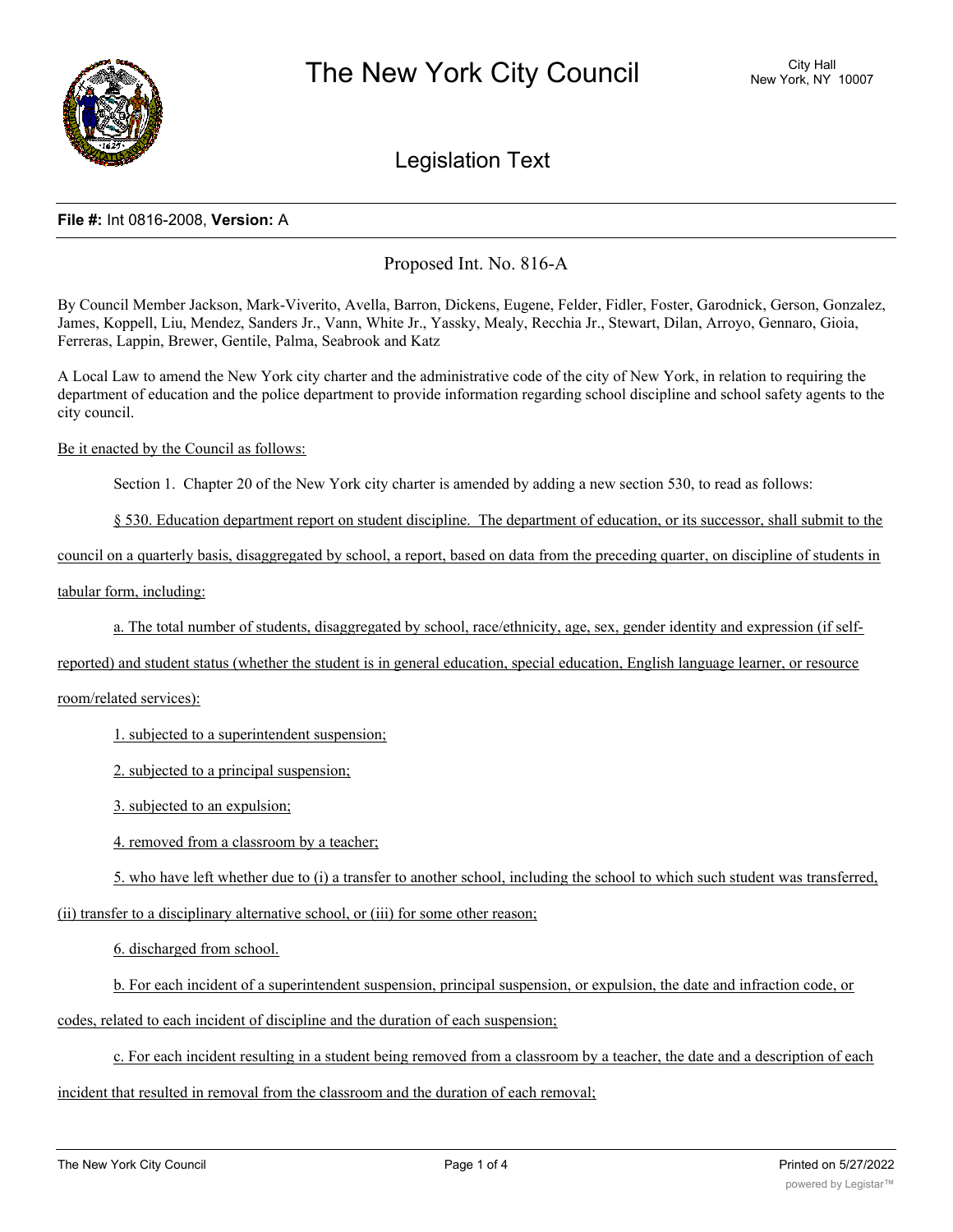### **File #:** Int 0816-2008, **Version:** A

d. For each incident in which a student has left or been discharged from a school, the date and discharge and transfer code related to each instance of the student leaving or being discharged.

§2. Chapter one of title 14 of the administrative code of the city of New York is amended to add a new section 14-152 to read as follows:

§14-152. Complaints against school safety agents. a. Definitions. For the purposes of this section the following terms shall have the following meanings:

1. "School safety agent" shall mean a person employed by the department as a peace officer for the purpose of maintaining safety in New York city public schools.

2. "Complaint" shall mean an allegation, or allegations made by the same individual, against a school safety agent when the allegation or allegations concern misconduct involving excessive use of force, abuse of authority, discourtesy, or use of offensive language, including, but not limited to, slurs relating to race, ethnicity, religion, sex, sexual orientation, gender identity and expression and disability.

b. Report of complaints received against school safety agents. The department shall submit to the council on a quarterly basis a report, based on data from the preceding quarter, that shall include, at a minimum, the number of:

1. complaints against school safety agents received during the preceding quarter, disaggregated by school;

2. complaints against school safety agents, lodged directly with the department, disaggregated by complaints made by (i) students on behalf of themselves, (ii) a parent or guardian on behalf of a student, (iii) a department of education employee in his or her official capacity on behalf of a student, (iv) a parent or guardian on behalf of themselves, (v) a department of education employee on behalf of him or herself;

3. complaints referred to the department from 311 and all other sources disaggregated by complaints made by (i) students on behalf of themselves, (ii) a parent or guardian on behalf of a student, (iii) a department of education employee in his or her official capacity on behalf of a student, (iv) a parent or guardian on behalf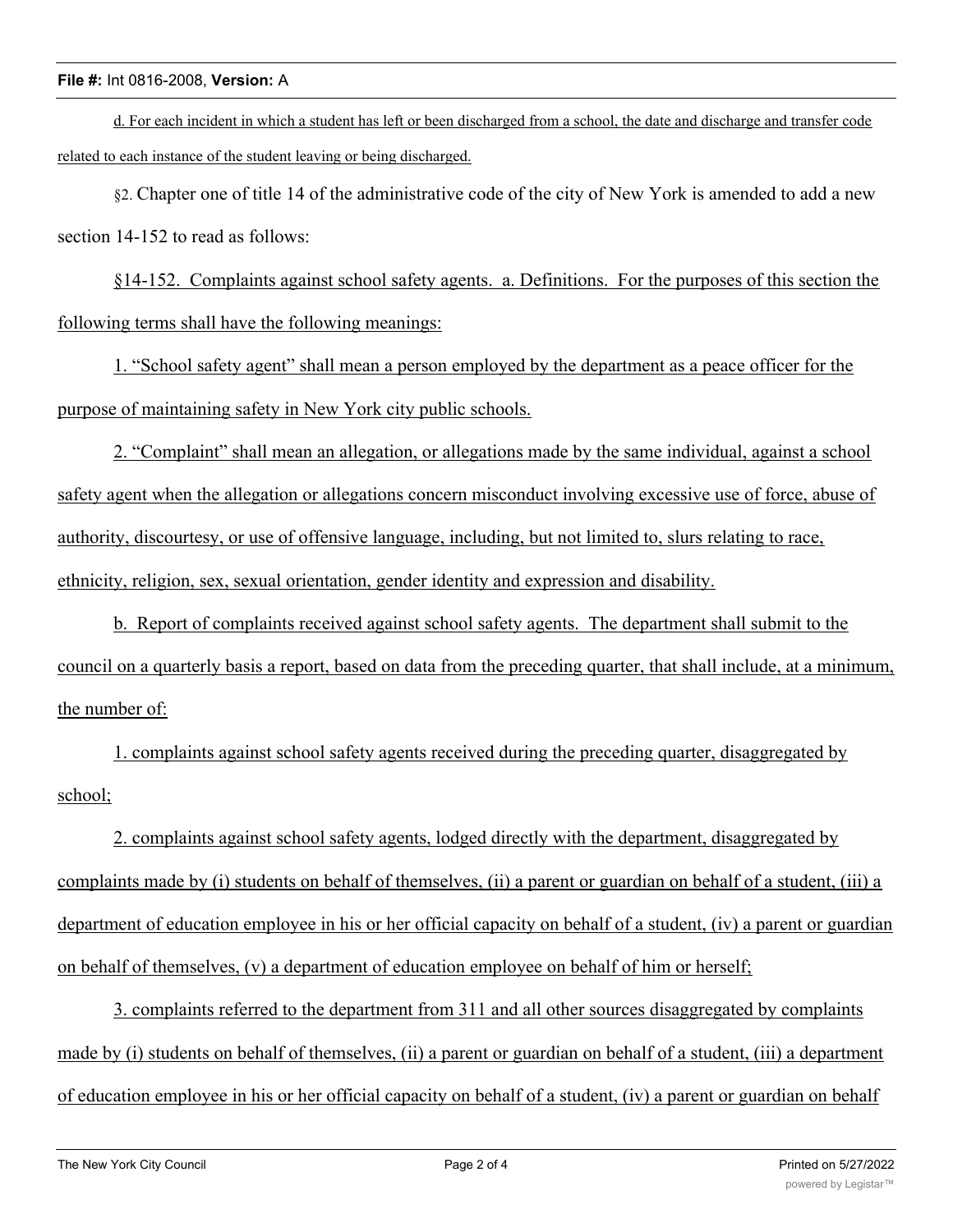of themselves, (v) a department of education employee on behalf of him or herself;

4. allegations made in each of the following categories: (i) excessive use of force, (ii) abuse of authority,

(iii) discourtesy, (iv) use of offensive language, and (v) unreasonable confiscation of student property;

5. complaints made in each school district;

6. (i) open complaints at the end of such preceding quarter and (ii) the number of days each has been pending;

7. (i) complaints closed during such preceding quarter, (ii) the disposition of each closed complaint, and (iii) the number of days each closed complaint was open;

8. (i) complaints in which discipline was imposed, and (ii) the specific discipline imposed upon each school safety agent in each case; and

9. school safety agents that were the subject of more than one complaint and the disposition of each such complaint, disaggregated by school safety agent.

c. Report of activity in schools. The department shall submit to the council on a quarterly basis, a report based on data from the preceding quarter, disaggregated by school race/ethnicity, age, sex, gender identity and expression (if self-reported) and student status (whether the student is in general education, special education, English language learner, or resource room/related services):

1. the number of students arrested and/or summonsed;

2. in those cases where arrests or summonses were made: (i) the charges (including penal code section), and (ii) whether the charge was a felony, misdemeanor or violation;

3. a description of each non-criminal incident that took place during the quarter; and

4. the number of incidents, both criminal and non-criminal, that arose due to metal detector or magnetometer scanning;

d. Public education. 1. Within thirty days of the effective date of the local law that added this section,

311 operators shall inform any caller seeking to make a complaint against a school safety agent that complaints